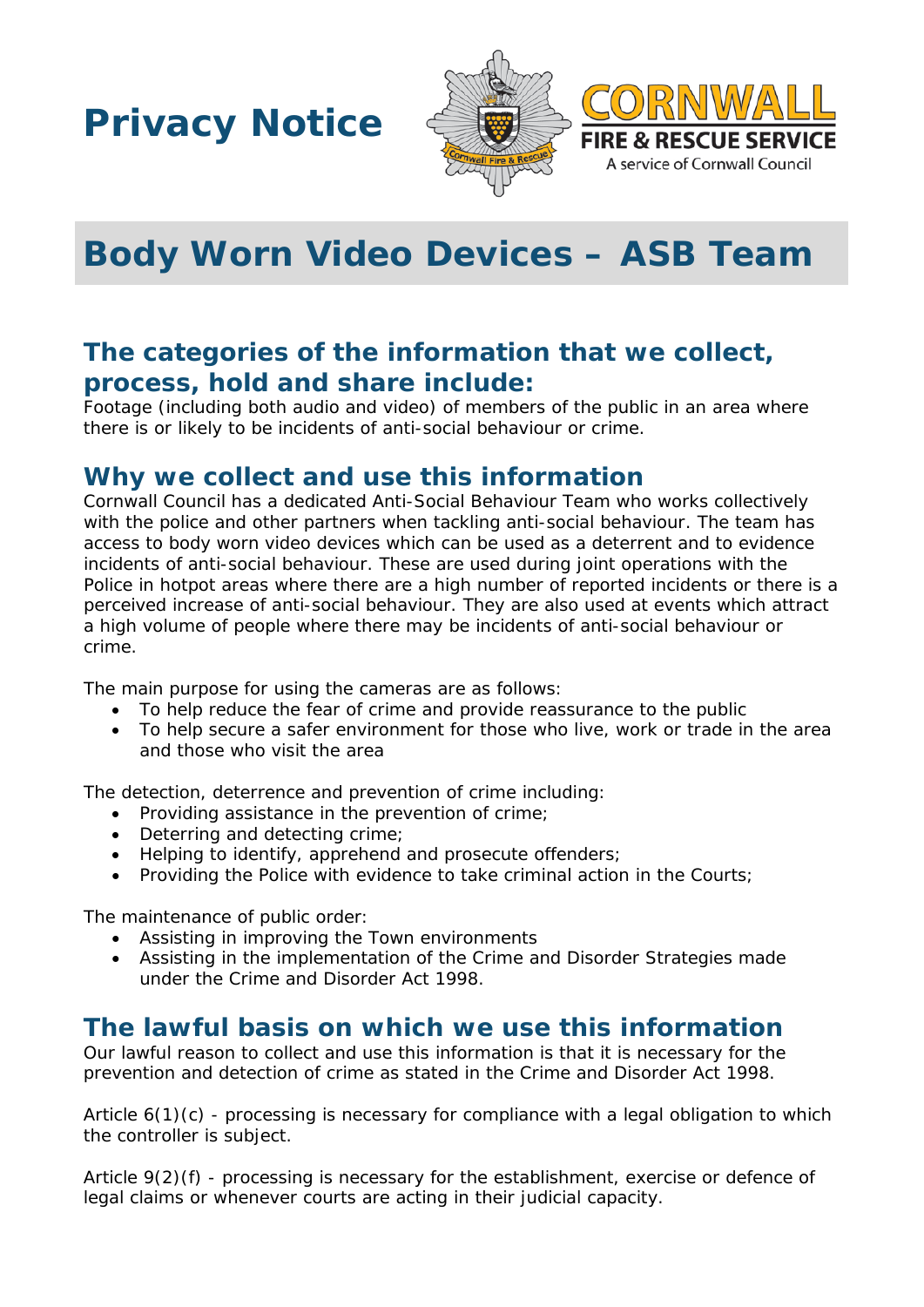# **Storing this information**

The footage will be downloaded and stored onto an encrypted computer. In the event of there being no incidents the entire video files from the body worn video devices will be retained for 28 days, in case any subsequent enquires are commenced.

Should there be no further enquiries, the footage will be deleted. If an incident(s) has occurred, the entire video files from the body worn video device should be retained for the life of the enquiry.

## **Who we share this information with and why**

Recorded material resulting from the operation of the body worn video device system will normally only be made available to the Police for criminal prosecution purposes. Recorded material will also be made available to Cornwall Council for criminal prosecutions in respect of the enforcement of Public Space Protection Orders, Byelaws, anti-social behaviour and any other criminal offences.

On occasion specific requests may be received from other organisations with prosecution powers such as H M Customs and Excise, Harbour Commissioners, the Health and Safety Executive and Trading Standards. In the event that the evidence is required in connection with a prosecution that will assist in the achievement of the key objectives of the system, the evidence will be supplied if agreed by the owners and after consultation with the Police.

Images and audio will not be released to the media for entertainment purposes or placed on the internet for public viewing.

### **Requesting access to your personal data and your rights**

Your personal information belongs to you and you have the right to:

- be informed of how we will process it
- request a copy of what we hold about you and in commonly used electronic format if you wish (if you provided this to us electronically for automated processing, we will return it in the same way)
- have it amended if it's incorrect or incomplete
- have it deleted (where we do not have a legal requirement to retain it)
- withdraw your consent if you no longer wish us to process it
- restrict how we process it
- object to us using it for marketing or research purposes
- object to us using it in relation to a legal task or in the exercise of an official authority
- request that a person reviews an automated decision where it has had an adverse effect on you

You are legally entitled to request access to any information about you that we hold, and a copy using the subject access request. Use the links below to find out more:

[Data Protection web page](http://www.cornwall.gov.uk/council-and-democracy/data-protection-and-freedom-of-information/data-protection)

[Rights of Access, Rectification and Erasure Request](https://www.cornwall.gov.uk/media/33315555/form-2018-rare-form-blank.pdf)